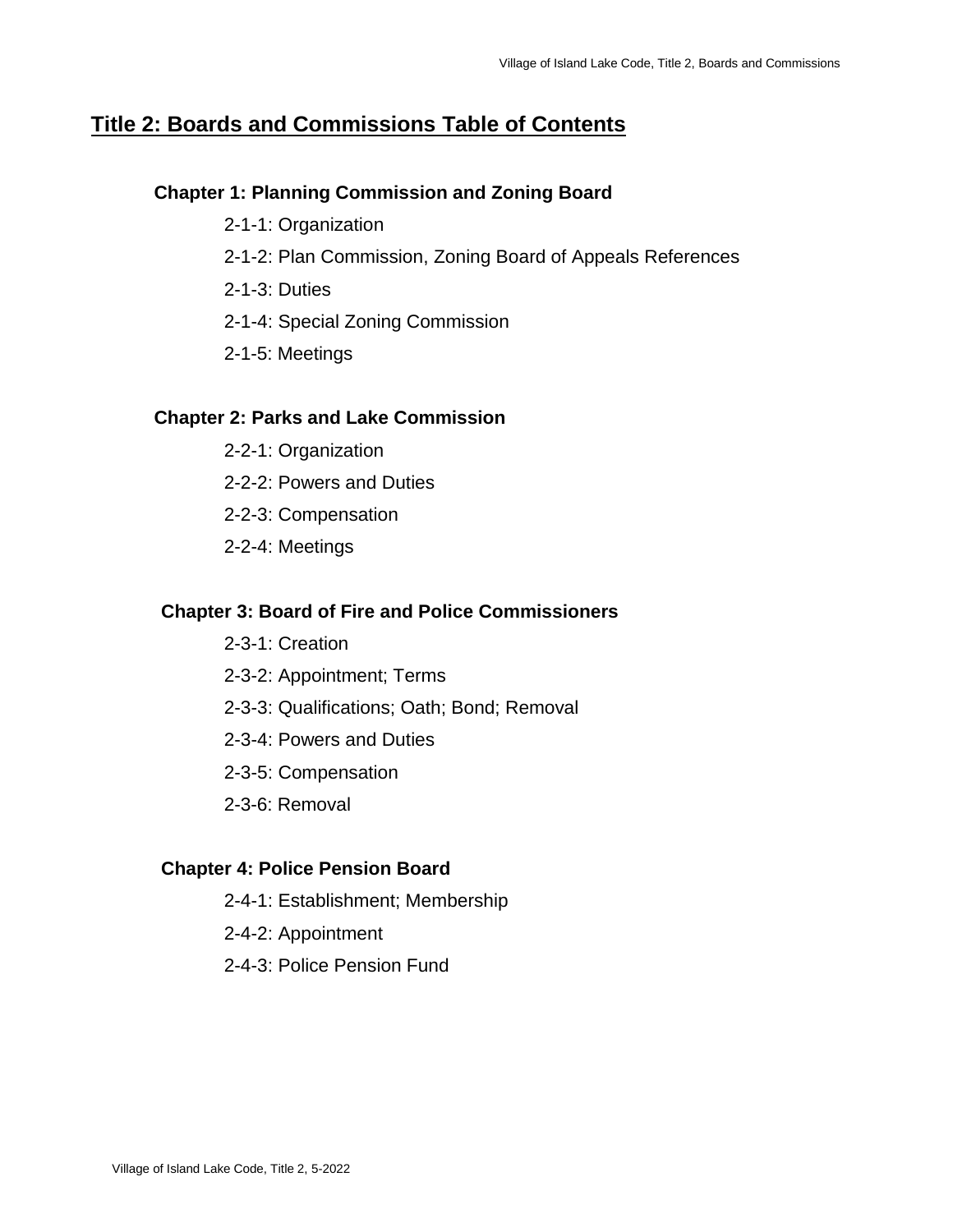## **Chapter 5: Emergency Management Agency (EMA)**

- 2-5-1: Creation; Membership
- 2-5-2: Coordinator
- 2-5-3: Oath
- 2-5-4: Office
- 2-5-5: Compensation
- 2-5-6: Reimbursement by State
- 2-5-7: Purchases and Expenditures
- 2-5-8: Appropriation; Levy of Taxes
- 2-5-9: Functions
- 2-5-10: Service as Mobile Support Team
- 2-5-11: Agreements with Other Political Subdivisions
- 2-5-12: Emergency Action
- 2-5-13: Declaration of Emergency
- 2-5-14 Local State of Emergency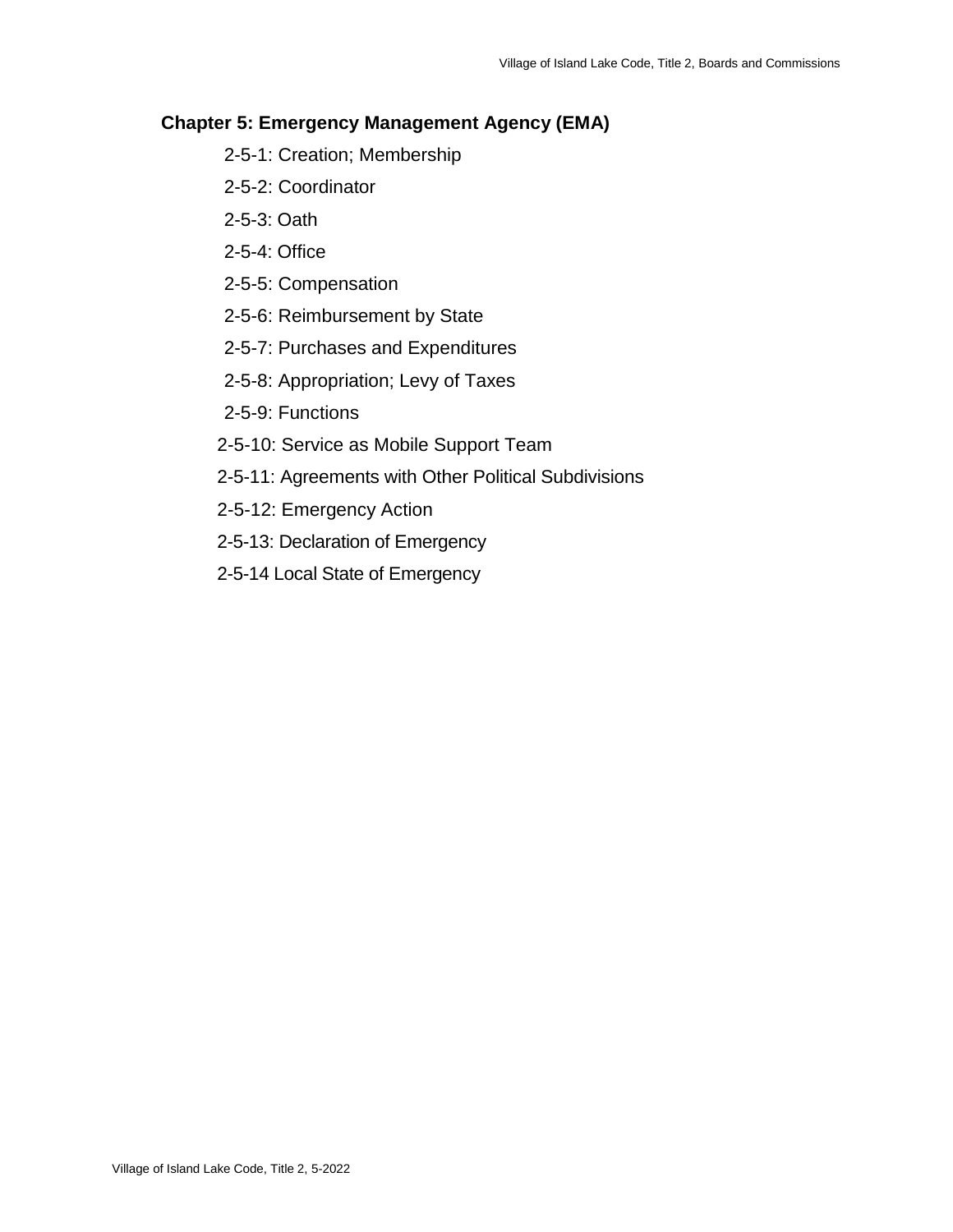*Approved 3/22/12, Revised 4/10/14, 7/09/2020, 1/20/2022, 2/24/2022*

## **Title 2 BOARDS AND COMMISSIONS**

#### **CHAPTER 1 (Revised entirely per Ordinance 1478-14) PLANNING AND ZONING COMMISSION**

#### **2-1-1 ORGANIZATION**

- A. Creation: A Planning and Zoning Commission is hereby created for the Village to carry out the duties of a plan commission and zoning board of appeals. When used in this Chapter, "Commission" shall be construed to mean the Planning and Zoning Commission and "Commissioners" shall be construed to mean the members of the Commission.
- B. Membership: The Commission shall consist of seven members to be appointed by the Mayor with the advice and consent of the Board of Trustees. The Mayor shall be an ex-officio member of the Commission. A Chairman shall be appointed annually by the Mayor with the advice and consent of the Board of Trustees. Annually, the Commissioners shall elect one of its own to serve as vice-chairman. **(1/20/2022)**
	- C. Term of Office: The first appointees shall serve for the following terms, or until their respective successors, in similar manner, have been appointed and qualified: one for one year, one for two years, one for three years, one for four years, one for five years, one for six years and one for seven years. After such initial terms have expired, successors to each member so appointed shall serve five-year terms except that vacancies shall be filled for the unexpired term of the membership vacated. The term of each Commissioner shall expire April 30 of the year of the expiration of its respective term of office. Thereafter, any appointments shall be made at the annual meeting of the Board of Trustees.
- D. Vacancy: Any vacancy on the Commission shall be filled in the same manner as the original appointment.
- E. Removal: In the event that a member of the Commission does not perform in accordance with the criteria set forth herein, or upon committing an act or omission recognized as constituting "cause" for removal under Illinois law, such as, by way of example only, official misconduct, the Mayor, with the approval of the Board of Trustees, may remove any member of the Commission for cause after a public hearing.
- F. Compensation. For each regular or special meeting actually attended, a Commissioner shall be paid \$30.00. In addition, the secretary shall be paid \$30.00 for recording the proceedings of each regular and special meeting and forwarding minutes, findings and/or recommendations from the proceedings to the Village Clerk in his/her capacity as custodian of records to forward to the Commission and Board of Trustees in a timely manner.
- G. Expenses: Expenses incurred by the Commission in the performance of its official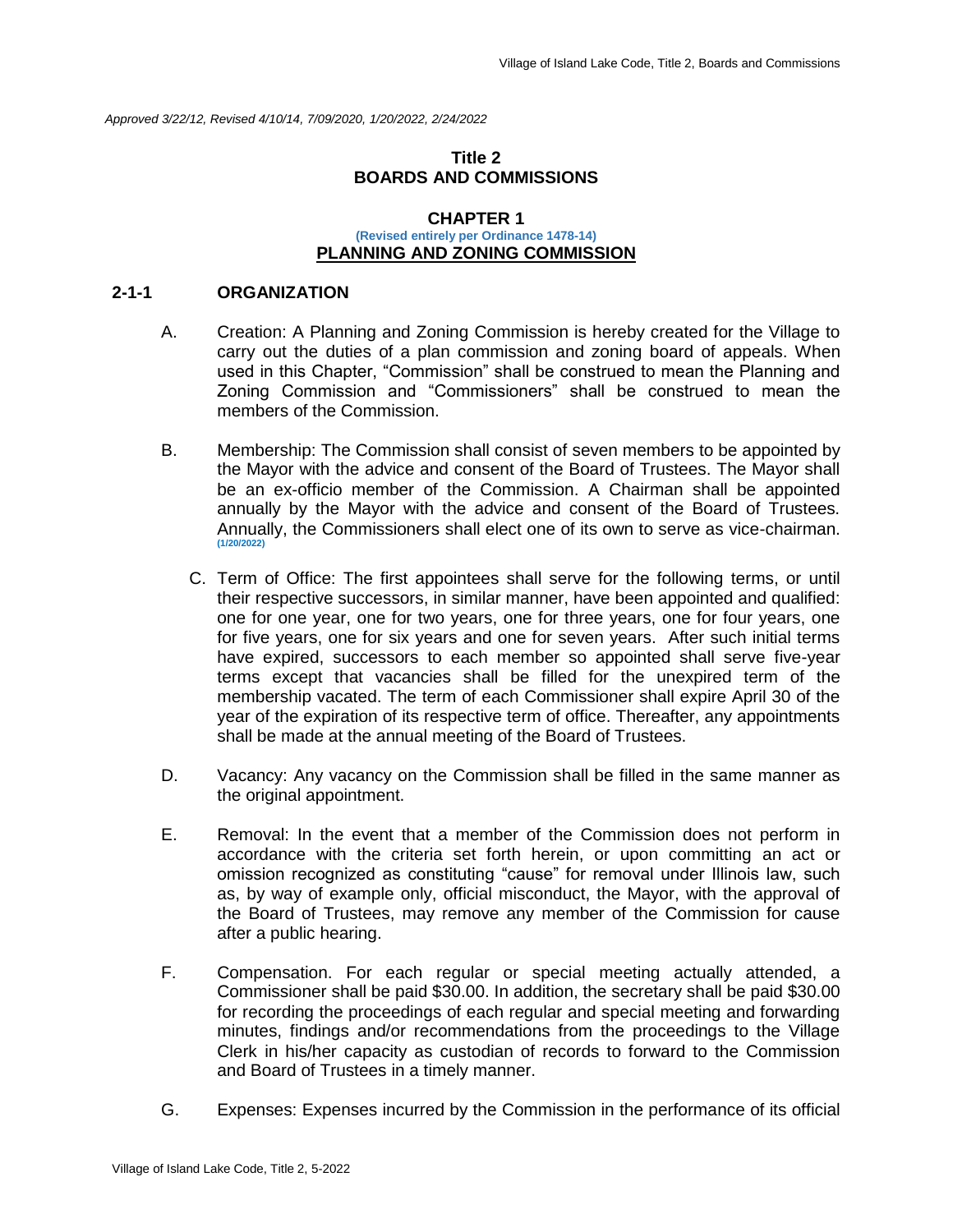duties are to be itemized and shall be paid by the Village.

- H. Conflicts: A Commissioner shall not participate in a hearing or disposition of any matter in which that Commissioner has an interest as such term is defined in the Illinois Municipal Code. Any conflict of interest prohibited by the Illinois Municipal Code shall disqualify a Commissioner.
- I. Rules of Procedure: The Commission may adopt its own rules of procedure for the conduct of it business as it from time to time deems proper and necessary. Such rules shall be filed with the Village Clerk. Any rule so adopted that relates solely to the conduct of the Commission's hearing and that is noted mandate by the Island Lake Zoning Code or the Illinois state statutes may be waived by the Chairperson upon good cause being shown.

## **2-1-2 PLAN COMMISSION, ZONING BOARD OF APPEALS REFERENCES**

Any ordinance, code, regulation, etc., of the Village or state statute that references the Planning Commission, Plan Commission, Zoning Board, Zoning Board of Appeals or Board of Appeals shall mean the Planning and Zoning Commission.

## **2-1-3 DUTIES OF THE COMMISSION**

The duties of the Commission are as follows:

1. To prepare and recommend to the Board of Trustees a comprehensive plan of public improvements looking to the present and future development of the Village. After its adoption by the Board of Trustees this plan shall be known as the Official Plan of the Village of Island Lake. Thereafter, from time to time, the Commission may recommend changes in the Official Plan. This plan may include reasonable requirements with reference to the streets, alleys and public grounds in unsubdivided land situated within the corporate limits or in contiguous territory not more than 1  $\frac{1}{2}$  miles beyond the corporate limits and not included in any municipality. These requirements shall be effective whenever this unsubdivided land is subdivided after the adoption of the Official Plan.

Following the adoption of the Official Plan no map or plat of any subdivision **presented for record affecting land within the corporate limits of the Village or in** contiguous territory outside of and not more than 1 ½ miles from those limits and not included in any other municipality, shall be entitled to record or shall be valid unless the subdivision thereon shall provide for streets, alleys and public grounds in conformity with the Official Plan.

- 2. To prepare and recommend to the Board of Trustees from time to time plans for specific improvements in the pursuance of the Official Plan.
- 3. To give aid to the Village officials charged with the direction of projects for improvements embraced within the Official Plan and to further the making of these projects, and generally promote the Official Plan.
- 4. To exercise such other powers, germane to the powers granted by this Code as may be conferred by the Village and are granted a village under the Illinois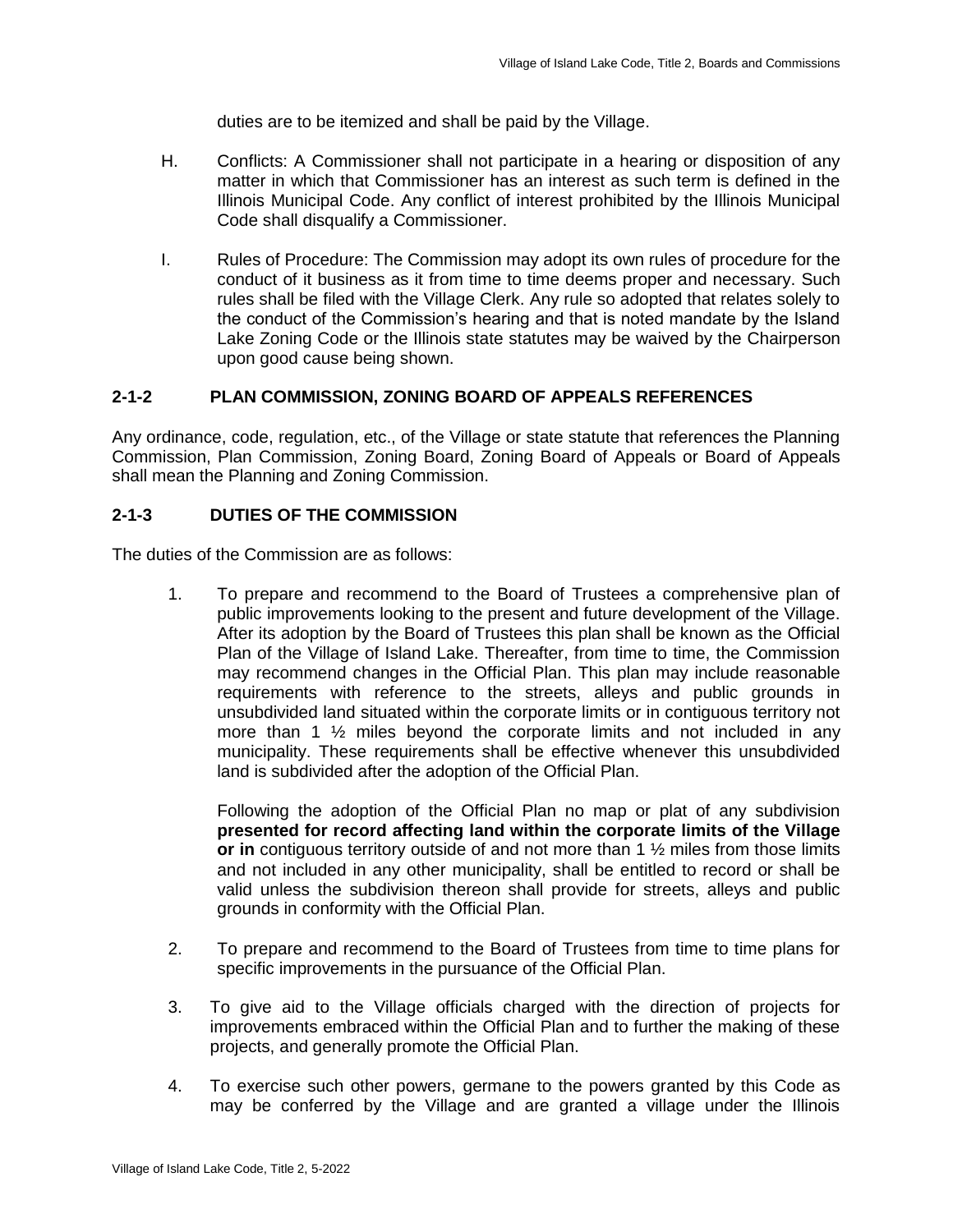Municipal Code (65 ILCS), including, but not limited to Sections 5/11-12-1 to 5/11- 12-12.

5. To hear appeals from any order, requirement, decision or determination of the Zoning Enforcement Officer, relating to the Island Lake Zoning Code by any person, firm or corporation aggrieved thereby, or by any officer, department, board or commission of the Village. The appeal shall be taken within 45 days of the action complained of by filing a notice of appeal, in duplicate, specifying the grounds thereof, in the office of the Village Clerk who shall transmit forthwith one copy to the Zoning Enforcement Officer and one copy to the Chairman of the Commission. The Zoning Enforcement Officer shall forthwith transmit to the Chairman of the Commission all the papers constituting the record upon which the action appealed from was taken.

An appeal stays all proceedings in furtherance of the action appealed from unless the Zoning Enforcement Officer certifies to the Commission that, by reason of facts stated in the certification, a stay would cause imminent peril to life or property. In such case, the proceedings shall not be stayed except by a restraining order issued by the Commission or a court of record after notice to the Zoning Enforcement Officer and on due cause shown.

The Commission shall schedule a hearings pursuant to Section 9-11-14 of the Island Lake Zoning Code, give due notice thereof to all interested parties and shall render a written decision on the appeal without unreasonable delay. Any person may appear at the hearing and present testimony in person or by a duly authorized agent or attorney. The Commission may reverse or affirm, wholly or partly, or may modify the order, requirement, decision or determination of the Zoning Enforcement Officer.

- 6. To recommend to the Board of Trustees after holding a public hearing on an application for variations from the strict enforcement of any provisions of the Island Lake Zoning Code, in accordance with the rules and standards set forth therein.
- 7. To recommend to the Board of Trustees, after holding a public hearing, on applications for special uses listed in each of the several zoning districts.
- 8. To recommend to the Board of Trustees, after holding a public hearing, on applications for planned unit developments referred to it by the Board of Trustees and to hear and decide other matters referred to it or upon which it is required to pass under the provisions of the Island Lake Zoning Code.
- 9. To recommend to the Board of Trustees, after holding a public hearing, on petitions for amendment of the provisions of the Island Lake Zoning Code and the boundary lines of zoning districts established therein.
- 10. To transmit to the Board of Trustees, with every recommendation, findings of fact and to refer to any exhibits containing plans and specifications relating to its recommendation, which plans and specifications shall remain a part of the permanent records of the Commission. The findings of facts shall specify the reason or reasons for its recommendation. The terms of the relief recommended shall be specifically set forth in a conclusion or statement separate from the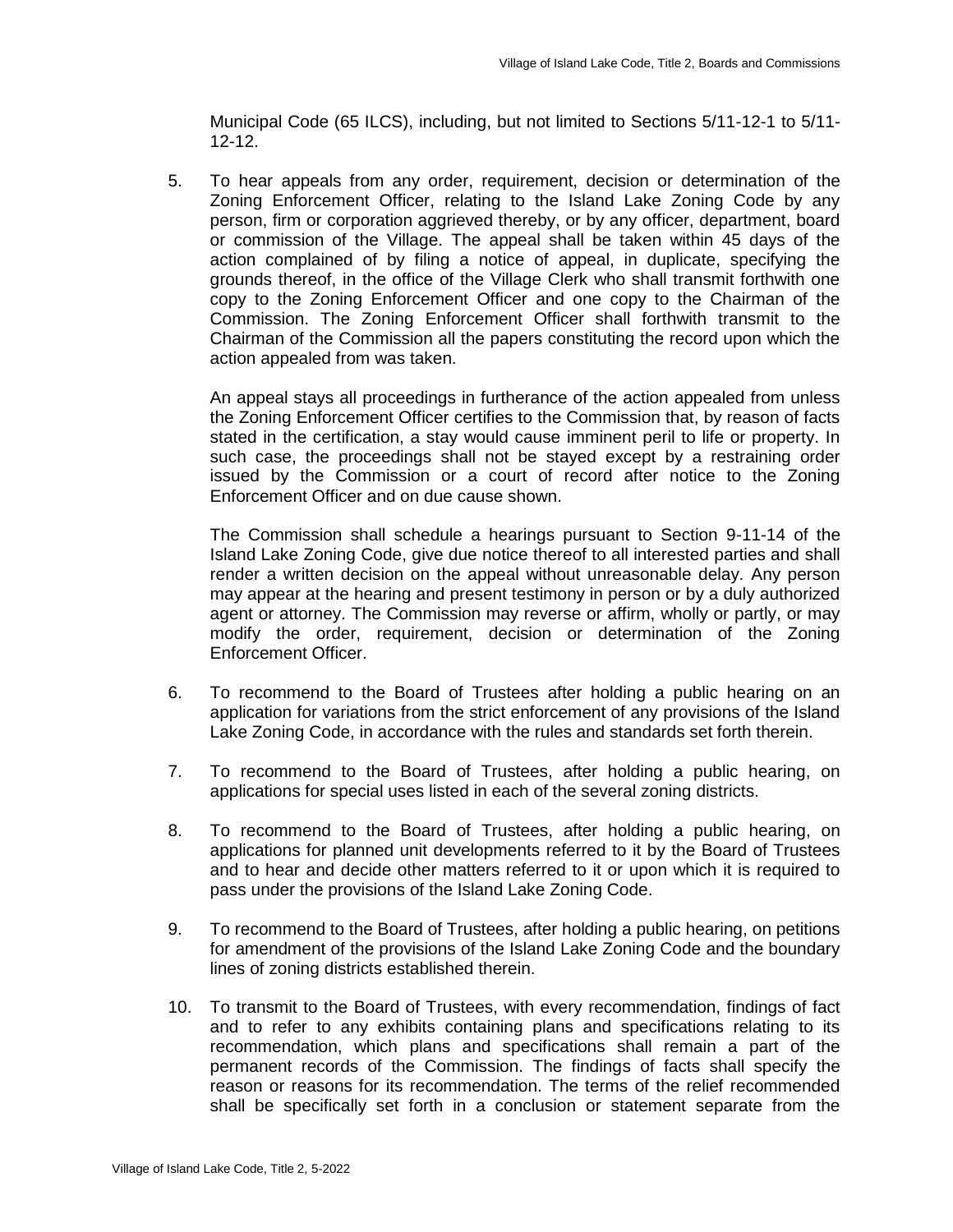findings of fact of the Commission.

The Commission may take final action of any decision pertaining to an application pending before it prior to the preparation of written findings, but in such event it shall, before taking such action, first state its findings and conclusions as required herein at a meeting open to the public. The Commission's decision or recommendation shall be deemed made as of the date of taking such final action.

In any case where this Code or the Island Lake Zoning Code provide that the failure of the Commission to act within a fixed period is deemed to be a denial or recommendation of denial of an application, such failure, notwithstanding the absence of required findings and conclusions, shall be considered to be a decision of the Commission rendered on the day following the expiration of such fixed period.

The decisions of the Commission on appeals from orders, decisions or determinations of the Zoning Enforcement Officer shall be final administrative determinations subject to review as may be provided by law. The Commission's recommendations on applications for variations and other matters shall not be binding on the Board of Trustees but shall be advisory only.

As to other matters brought before the Commission, the Commission shall prepare such report as it shall deem appropriate to the subject matter.

- 11. To file immediately in the office of the Village Clerk the transcript of testimony, if any; the minutes; all applications, requests, exhibits and papers filed in any proceeding before the Commission; and every rule, order, requirement, decision or determination of the Commission after any meeting or hearing, which shall be a public record.
- 12. Nothing contained herein shall be construed to authorize the Commission to change any of the provisions of the Island Lake Zoning Code or district boundary lines established hereby. The concurring vote of four members shall be necessary to reverse any order, requirement, decision or determination of the Zoning Enforcement Officer or to decide in favor of the applicant any matter upon which the Commission is authorized to act.
- 13. Review and report on any matters referred to it by the Board of Trustees of the Zoning Enforcement Officer.
- 14. Additional duties of the Commission are also outlined in the Island Lake Zoning Code, this Code and the Illinois Municipal Code.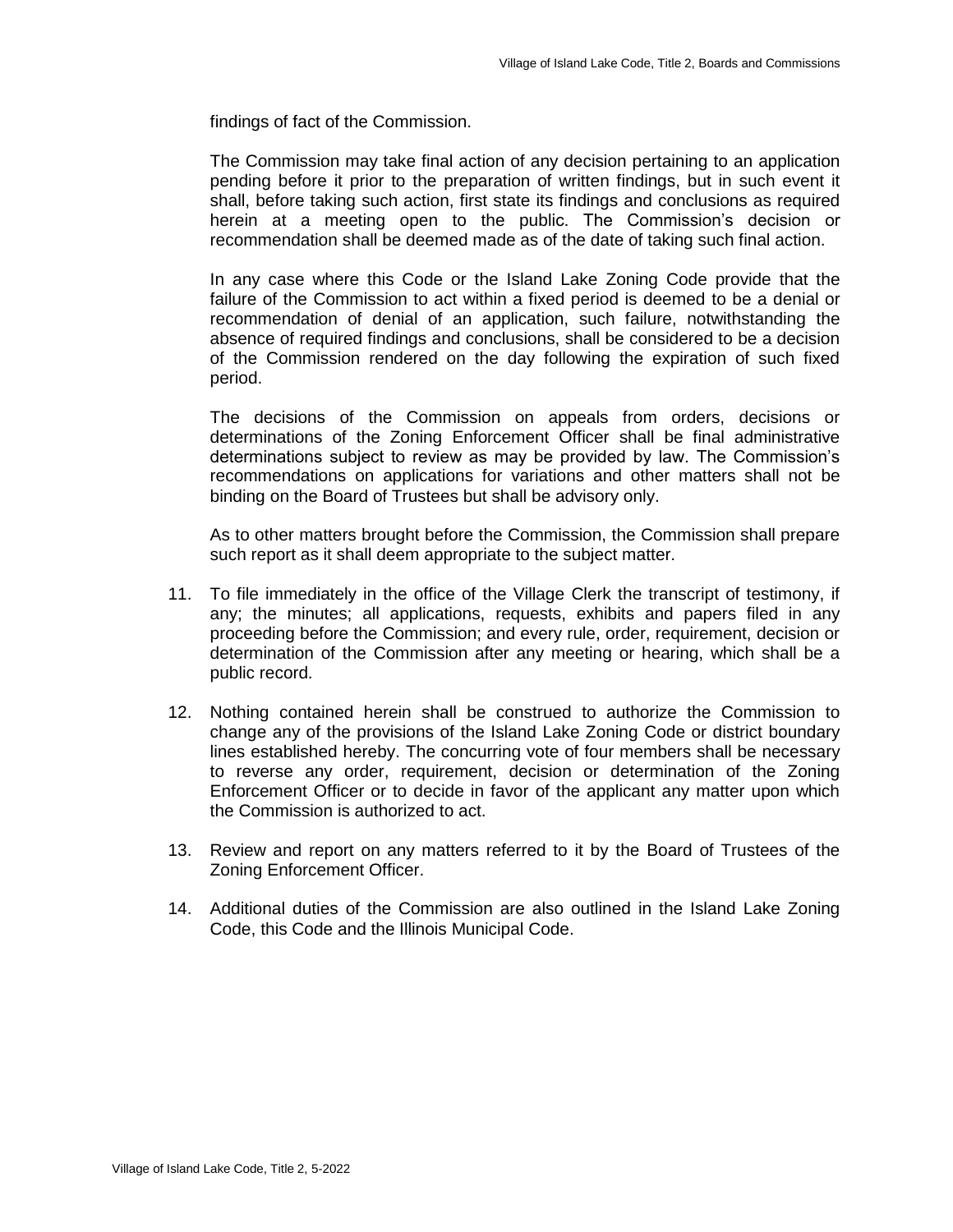## **2-1-4 SPECIAL ZONING COMMISSION**

The Commission shall serve as a special zoning commission whenever a text amendment is proposed to the Island Lake Zoning Code.

## **2-1-5 MEETINGS**

All meetings of the Commission shall be held at the call of the Chairman and at such other times as the Commission and/or Board of Trustees may determine. The presence of four members shall be necessary for a quorum. Special meetings shall be called at the request of the chairperson or of any two Commissioners or the Board of Trustees.

All meetings, hearings and deliberations of the Commission shall be open to the public except when closed pursuant to the Open Meetings Act.

The Chairman, or Acting Chairman, may administer oaths and compel the attendance of witnesses. The Commission shall keep minutes of its proceedings, keep record of its examinations and other official actions, prepare findings of fact and record the individual votes upon every question.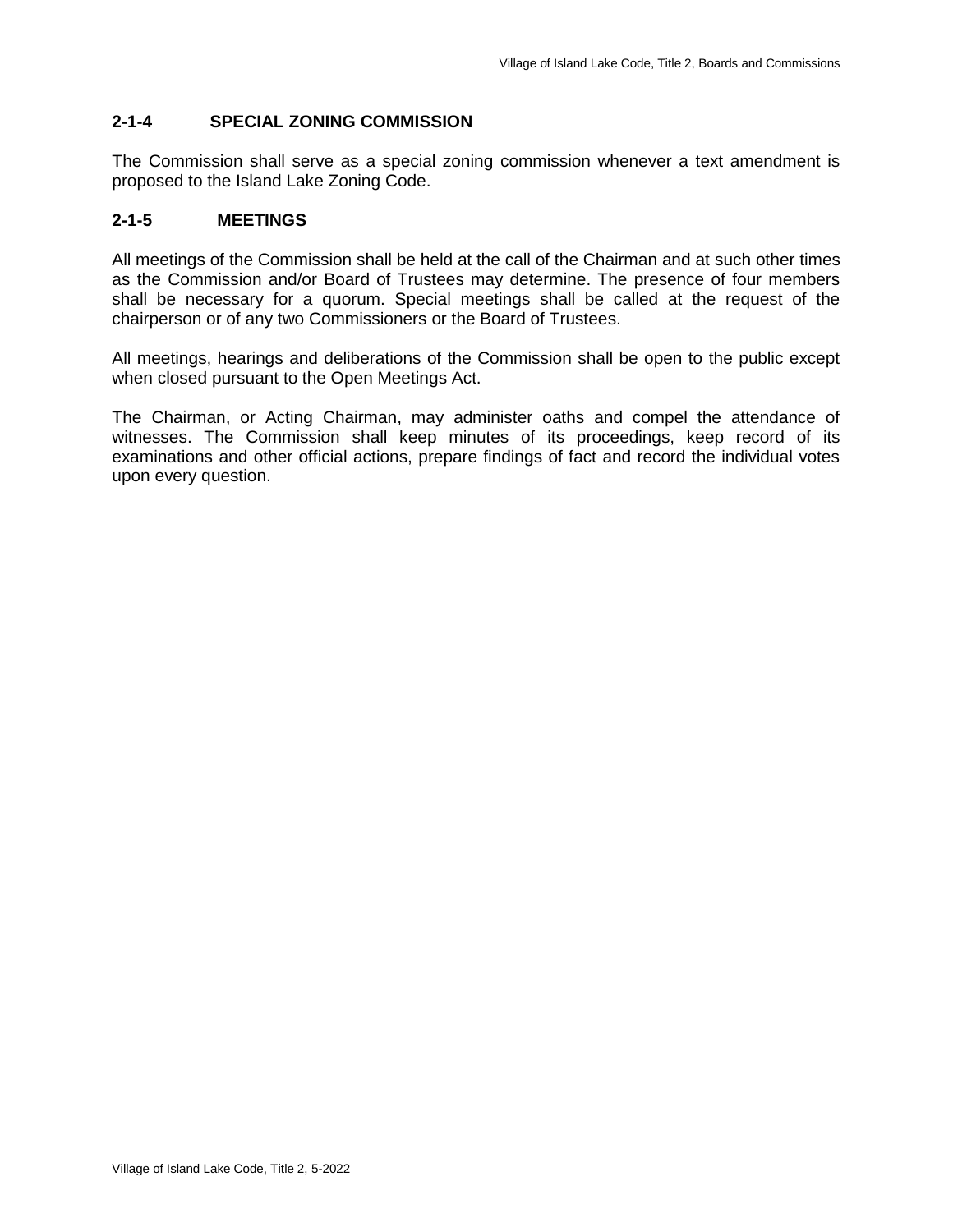*Approved 3/22/12, Revised 4/10/14, Revised 5/27/21*

## **CHAPTER 2**

## **PARKS AND LAKE COMMISSION**

### **2-2-1 ORGANIZATION**

- A. Creation and Purpose: The Parks and Lake Commission is hereby created by the Village to make recommendations and to otherwise provide advice to the Board of Trustees regarding the adoption and revision of policies and plans relating to the use and development of Village parks and the lake.
- B. Membership: The members of the Commission shall consist of a chairman and six members to be appointed by the Mayor with the advice and consent of the Board of Trustees and each will serve three (3) year terms. The Commission shall elect a secretary from its membership. By designation of the chairman, three of the members will have a primary focus on parks and three of the members will have a primary focus on the lake.

## **2-2-2 POWERS AND DUTIES**

The duties of the Parks and Lake Commission shall be as follows:

- A. Make recommendations and otherwise provide advice to the Village's Board of Trustees regarding necessary maintenance to parks and lake;
- B. Make budget proposals relating to parks, lake and other recreation areas in the Village and to comment on such proposals to the Village's Finance Committee;
- C. Search for and review funding grants relating to the Village's parks and lakes and make comments regarding such proposals to the Board of Trustees;
- D. Undertake fund raising activities intended to be used to pay for improvements to the Village's parks and lake, subject to the authorization of the Mayor and Board of Trustees;
- E. Provide assistance and advice when requested to Village officials and employees whose duties include management or maintenance of the Village parks and lake;
- F. Work with existing local and regional organizations to promote the use and development of park land, the lake and public conservation areas within the Village; and
- G. To perform such other duties and to undertake such other activities germane to the use and development of the Village parks as may be directed or suggested by the Board of Trustees. Recommendations of the Committees on all issues considered shall be transmitted in writing to the Village Board for further consideration and action.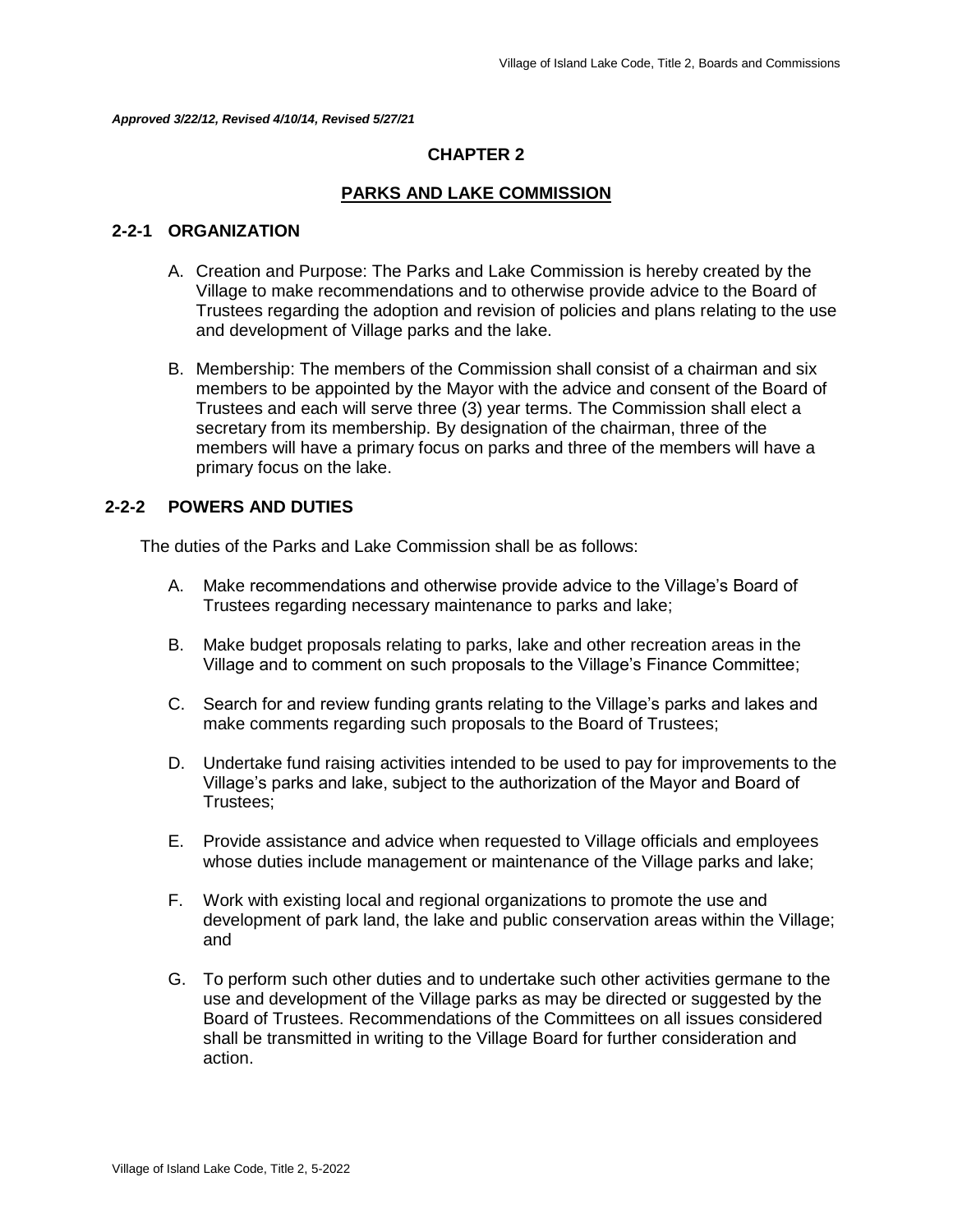## **2-2-3 Compensation**

- A. Each Commission member shall be paid thirty dollars (\$30.00) for each regular or special commission meeting attended.
- B. The secretary shall be paid thirty dollars (\$30.00) for attending each Commission meeting. Recordings should be make of each regular and special meeting and copies of the proceedings should be made available to the Parks and Lake Commission and the Village Board in a timely manner.
- C. The chairman, or a representative designated by the chairman, shall be paid thirty dollars (\$30.00) for attending the Village Board meetings on behalf of the Parks and Lake Commission.
- D. Upon prior approval by the mayor, the chairman, or a representative designated by the chairman, shall be paid thirty dollars (\$30.00) for attending each meeting of any outside agencies, commissions, or governments, and reimbursement for any necessary travel thereto at the current rate of reimbursement per mile.

## **2-2-4 MEETINGS**

The Advisory Parks and Lake Commission shall meet monthly as needed according to the annual schedule of meetings adopted by resolution of the Mayor and Board of Trustees.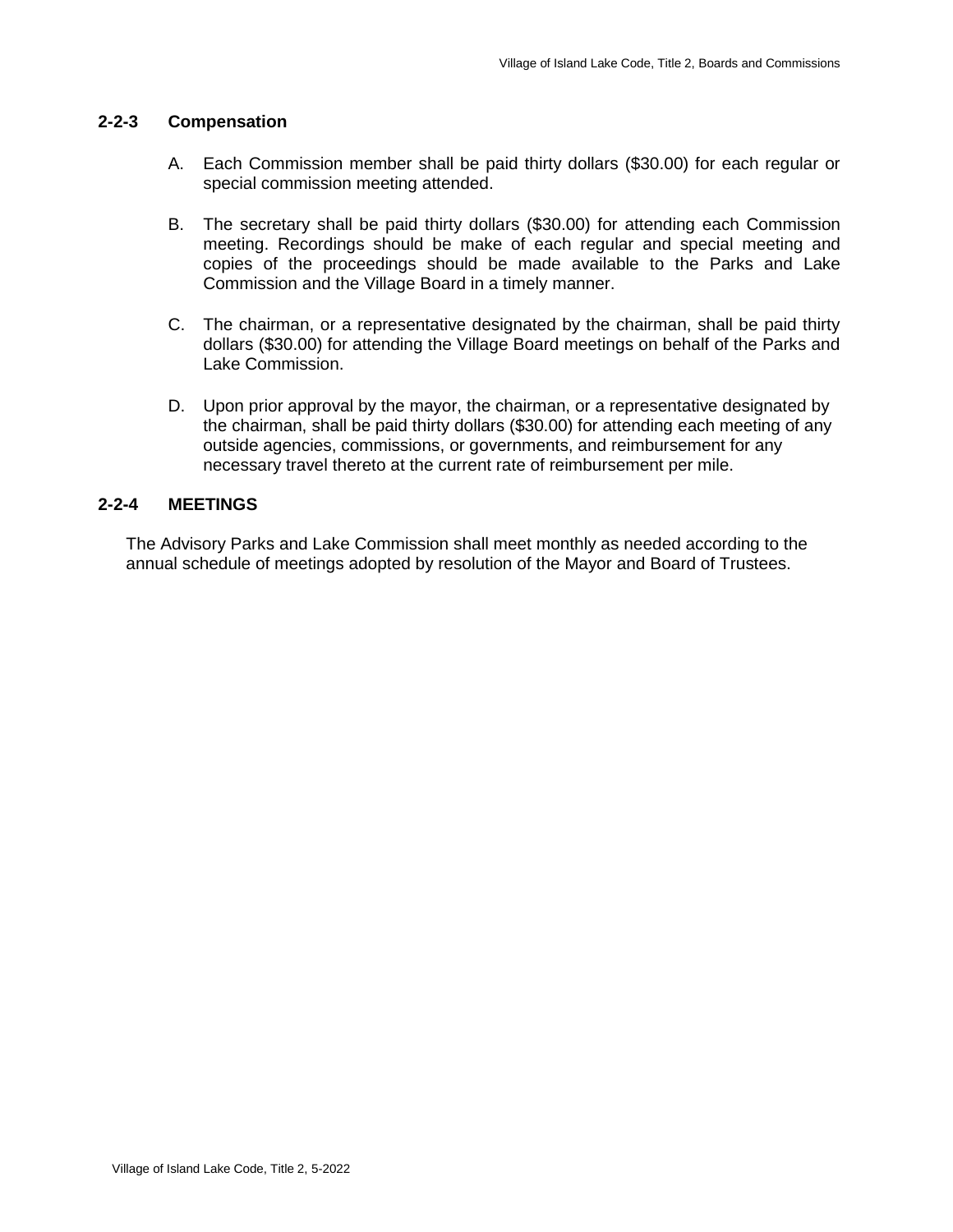*Approved 3/22/12, Revised 4/10/14*

## **CHAPTER 3**

## **BOARD OF FIRE AND POLICE COMMISSIONERS**

### **2-3-1 CREATION**

There is hereby created a Board of Fire and Police Commissioners consisting of three (3) members, as provided by statute.

## **2-3-2 APPOINTMENT; TERMS**

The Board of Fire and Police Commissioners shall be appointed by the mayor, by and with the consent of the board of trustees. The terms of office of the members of the board of fire and police commissioners shall be three (3) years and until their respective successors shall be appointed and qualified. No more than two (2) members of the board shall belong to the same political party. No commissioner may be appointed who is related to any elected official of the Village by marriage or blood up to the degree of first cousin.

## **2-3-3 QUALIFICATIONS; OATH; BOND; REMOVAL**

The members of the Board of Fire and Police Commissioners shall have such qualifications as are now, or may hereafter be required of them by law. Each member of the board of fire and police commissioners shall take oath or affirmation of office and shall execute and deliver to the Village a bond in accordance with section 1-8A-7 of this code. The members of the board of fire and police commissioners shall be subject to removal from office as provided for in section 2-3-6 of this chapter. Each commissioner shall also file an affidavit of party affiliation as defined in the election code and state statute.

## **2-3-4 POWERS AND DUTIES**

The Board of Fire and Police Commissioners shall have such powers and duties as are now or as may hereafter be given to it by law.

## **2-3-5 COMPENSATION**

Each member of the Board of Fire and Police Commissioners, including the secretary, shall be paid thirty dollars (\$30.00) for each regular or special meeting actually attended by the member.

#### **2-3-6 REMOVAL**

The mayor may, by and with the consent of the board of trustees, remove any Board of Fire and Police Commissioners member for cause in accordance with state statutory procedures. Further, any board of fire and police commissioners member who fails to attend three (3) consecutive board of fire and police commissioners meetings without a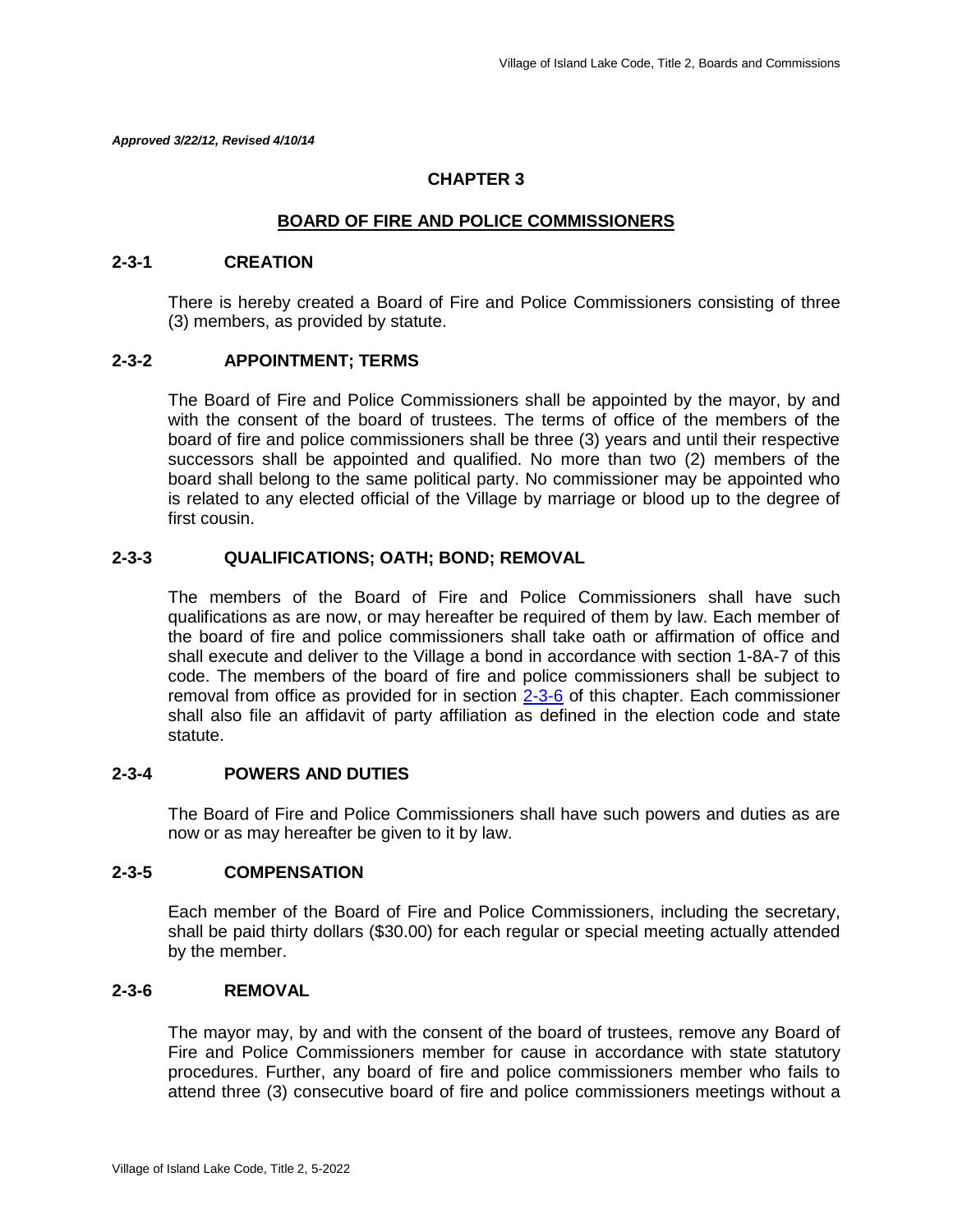valid reason, or who fails to attend one-half  $(1/2)$  of the total of all board of fire and police commissioners meetings scheduled or called during any one year period, may be considered to have abandoned the office and the office may be declared vacant by the mayor in accordance with state statutory procedures.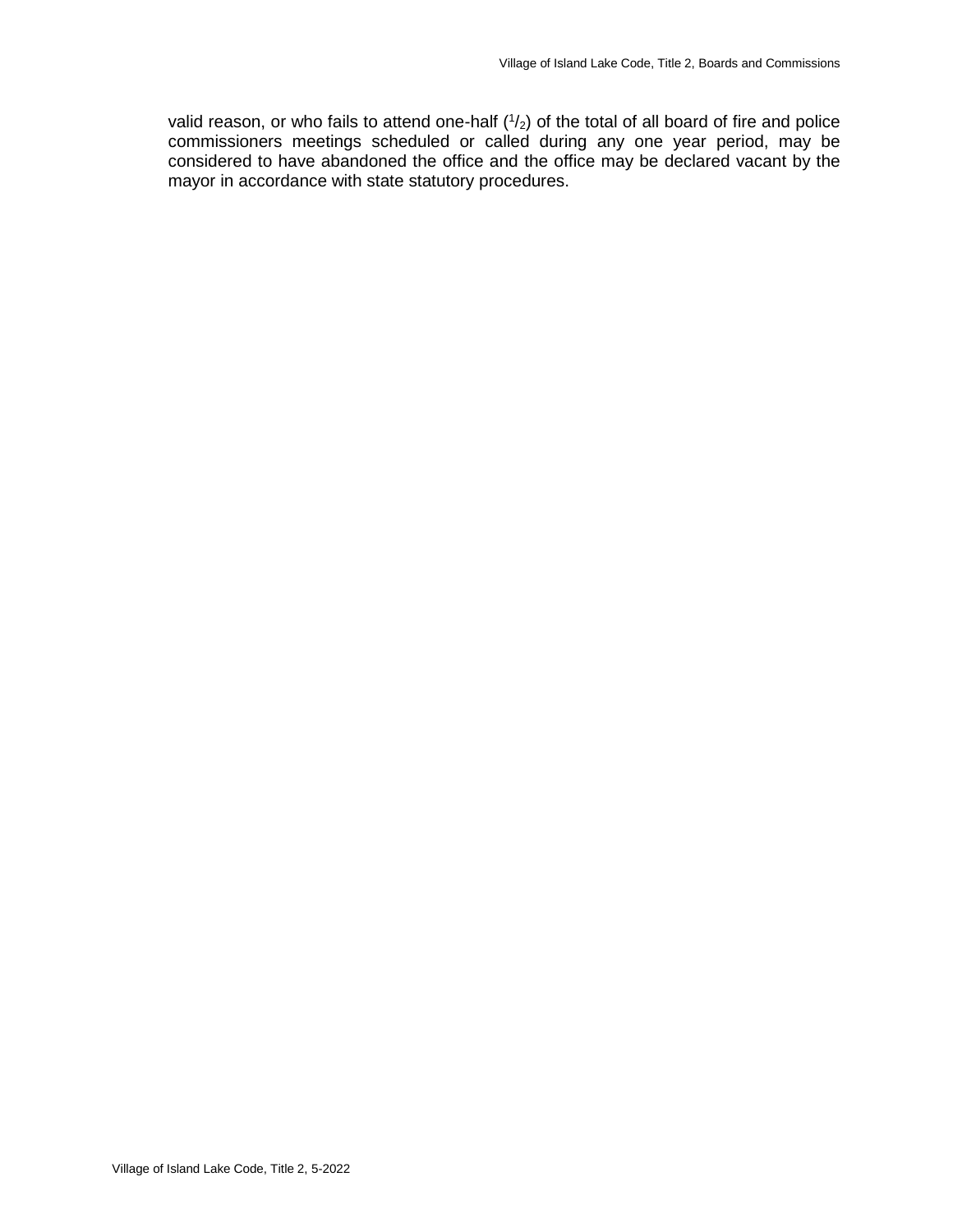## **CHAPTER 4**

### **POLICE PENSION BOARD**

### **2-4-1 ESTABLISHMENT; MEMBERSHIP**

There is hereby established a Police Pension Board consisting of five (5) members to administer the police pension fund and to designate the beneficiaries thereunder. The board shall be known as "Board of Trustees of the Police Pension Fund". The majority of the members shall be residents of the Village.

## **2-4-2 APPOINTMENT**

- A. Of the board members, two shall be appointed by the mayor; the third and fourth shall be elected from the regular force by the active members, and the fifth shall be elected by and from among the beneficiaries of the fund, to the extent there are beneficiaries.
- B. The members shall serve and be appointed or elected in the manner provided by 40 ILCS 5/3-128.

## **2-4-3 POLICE PENSION FUND**

- A. The board shall establish and maintain reserves, collect, manage, invest and control the police pension fund and all monies pertaining thereto in the manner provided by state statute and shall pay beneficiaries as provided by law.
- B. There shall be deposited in the police pension fund all monies as provided by Statute.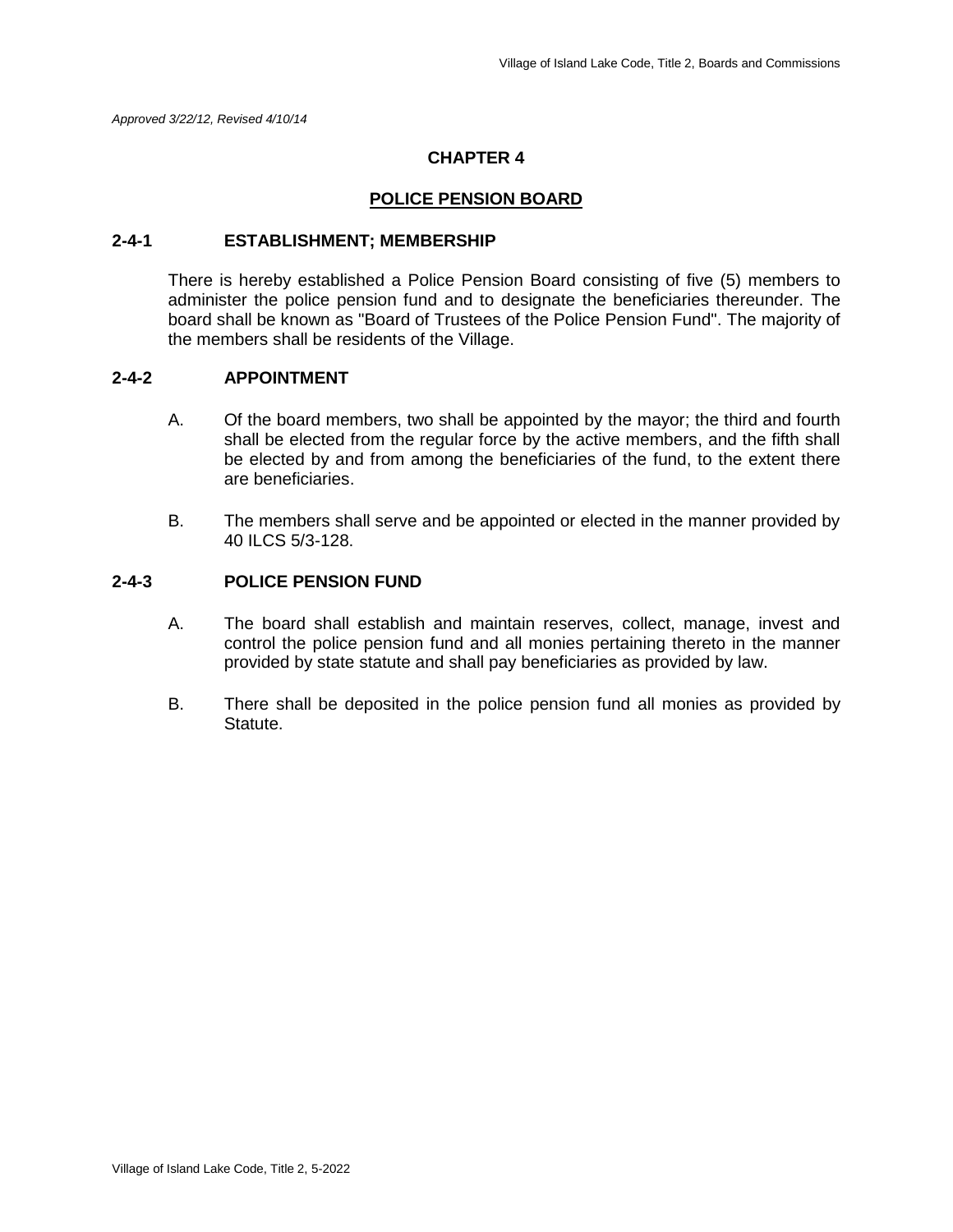*Approved 3/22/12, Revised 4/10/14, 4/09/2020*

## **CHAPTER 5**

## **EMERGENCY MANAGEMENT AGENCY (EMA)**

## **2-5-1 CREATION; MEMBERSHIP**

- A. Creation: There is hereby created the Village Emergency Management Agency (EMA) to prevent, minimize, repair and alleviate injury or damage resulting from disaster caused by enemy attack, sabotage or other hostile action or from natural or manmade disaster, in accordance with the "Illinois Emergency Services and Disaster Act of 1975".
- B. Membership: This EMA shall consist of the coordinator and such additional members as may be selected by the coordinator.

## **2-5-2 COORDINATOR**

- A. Appointment: The coordinator of the Village EMA shall be appointed by the mayor and shall serve until removed by same.
- B. Responsibilities:
	- 1. Administration: The coordinator shall have direct responsibility for the organization, administration, training and operation of the EMA, subject to the direction and control of the mayor, as provided by statute.
	- 2. Emergency Interim Mayor: In accordance with and pursuant to the Emergency Interim Executive Succession Act, which is incorporated herein by reference, the following officers are hereby designated as the emergency interim successors to the office of the village mayor in the following order:

Village trustee with the highest number of years in office. Village trustee with the second highest number of years in office. Village trustee with the third highest number of years in office. Village trustee with the fourth highest number of years in office. Village trustee with the fifth highest number of years in office. Village trustee with the sixth highest number of years in office.

The emergency interim successor shall exercise the powers and discharge the duties of the office of the village mayor until such time as a vacancy which may exist shall be filled in accordance with the law, or until the village mayor, or the preceding emergency interim successor, again becomes available to exercise the powers and discharge the duties of his office.

C. Vacancy: In the event of the absence, resignation, death or inability to serve of the coordinator, the mayor or any person designated by him shall be and act as coordinator until a new appointment is made as provided in this chapter.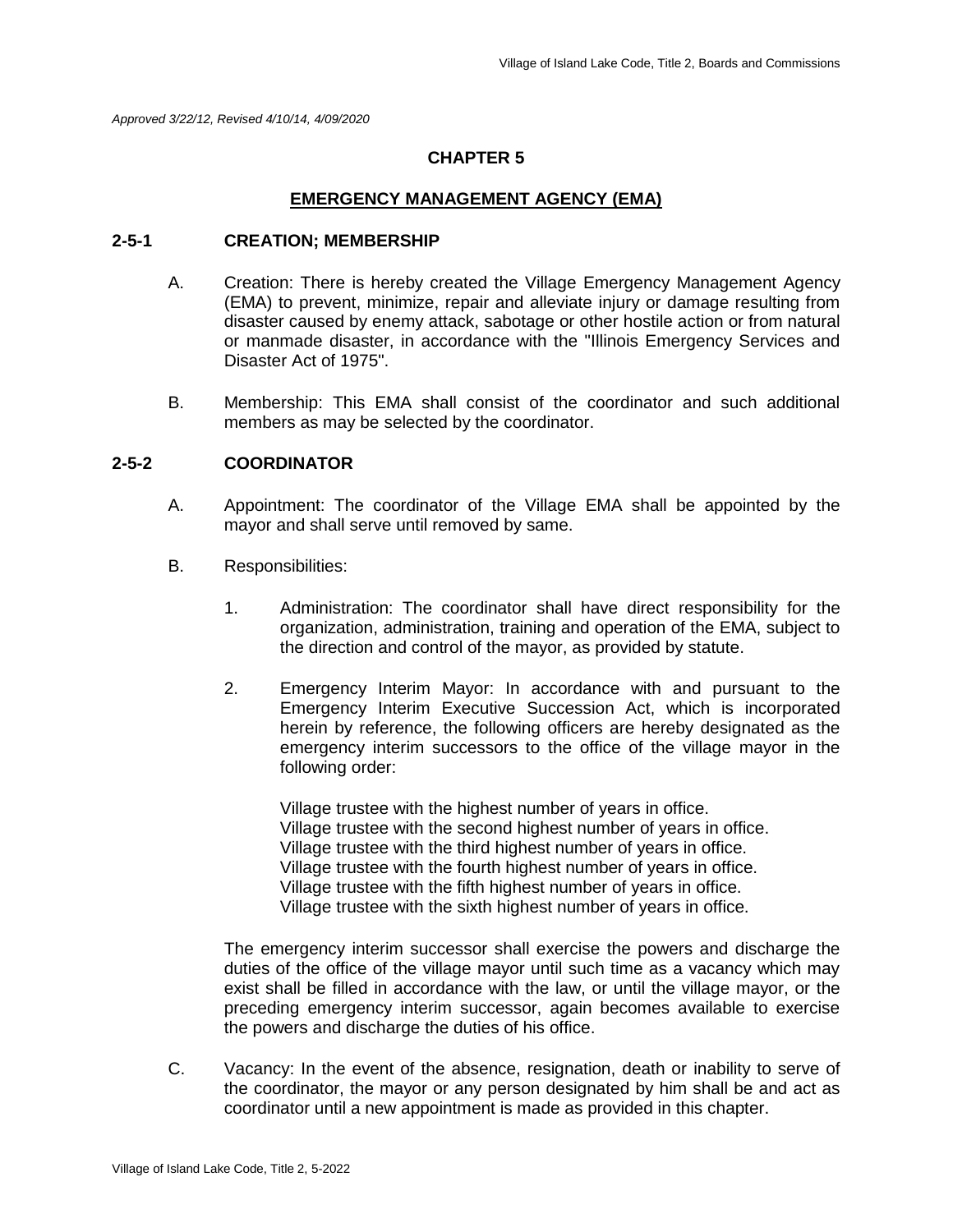## **2-5-3 OATH**

Every person appointed to serve in any capacity in the Village EMA organization shall, before entering upon his duties, subscribe to the following oath, which shall be filed with the coordinator:

*I, \_\_\_ , do solemnly swear (or affirm) that I will support and defend and bear true faith and allegiance to the Constitution of the United States and the Constitution of the State of Illinois, and the territory, institutions and facilities thereof, both public and private, against all enemies, foreign and domestic; that I take this obligation freely, without any mental reservation or purpose of evasion; and, that I will well and*  faithfully discharge the duties upon which I am about to enter. And I do further swear *(or affirm) that I do not advocate, nor am I nor have I been a member of any political*  party or organization that advocates the overthrow of the government of the United *States, or of this State by force or violence; and that during such time as I am affiliated with the Village of Island Lake EMA organization, I will not advocate nor become a member of any political party or organization that advocates the overthrow of the government of the United States or of this State by force or violence.*

## **2-5-4 OFFICE**

The mayor is authorized to designate space in the village building or elsewhere for the village EMA office.

## **2-5-5 COMPENSATION**

Members of the EMA who are paid employees or officers of the Village, if called for training by the state director of EMA, shall receive for the time spent in such training the same rate of pay as is attached to the position held. Members who are not village employees or officers shall receive for such training time such compensation as may be established by the mayor.

## **2-5-6 REIMBURSEMENT BY STATE**

The village treasurer may receive and allocate to the appropriate fund, any reimbursement by the state to the Village for expenses incident to training members of the EMA as prescribed by the state director of EMA, compensation for services and expenses of members of the mobile support team while serving outside the Village in response to a call by the governor or state director of EMA, as provided by law, and any other reimbursement made by the state incident to EMA activities as provided by law.

## **2-5-7 PURCHASES AND EXPENDITURES**

A. Purchase Of Contracts: The mayor may, on recommendation of the village coordinator of EMA, authorize any purchase of contracts necessary to place the Village in a position to effectively combat any disaster resulting from the explosion of any nuclear or other bomb or missile and to protect the public health and safety, protect property and provide emergency assistance to victims in the case of such disaster, or from manmade or natural disaster.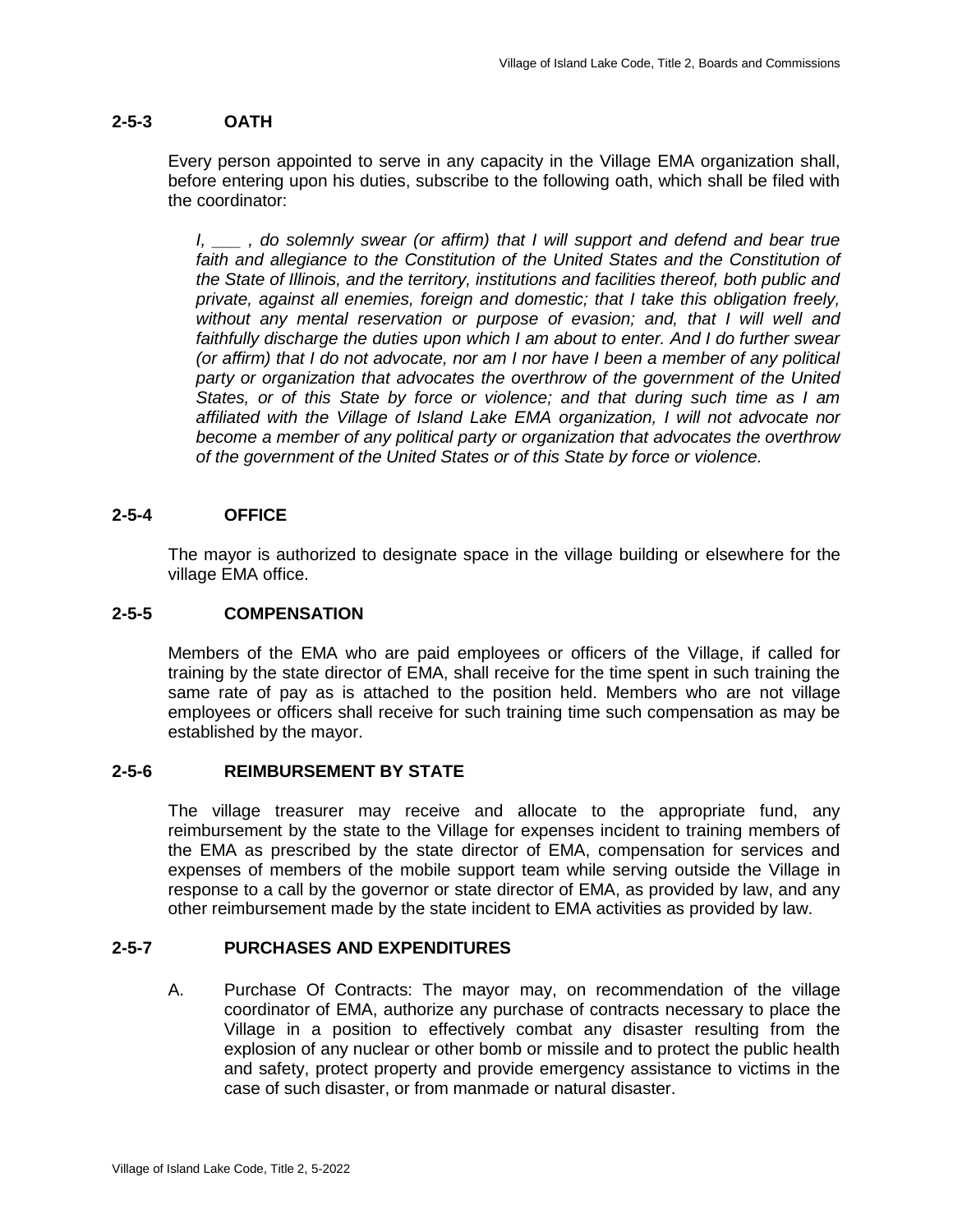B. Purchase Supplies And Equipment: In the event of enemy-caused or other disaster, the village coordinator of EMA is authorized, on behalf of the Village to procure such services, supplies, equipment or material as may be necessary for such purposes, in accordance with the current approved disaster plan on file, in view of exigency, without regard to the statutory procedures or formalities normally prescribed by law pertaining to village contracts or obligations, as authorized by the state EMA act; provided, that if the mayor and board of trustees meet at such time, the mayor shall act subject to the directions and restrictions imposed by that body.

## **2-5-8 APPROPRIATION; LEVY OF TAXES**

The mayor may make an appropriation for EMA purposes in the manner provided by law and may levy in addition for EMA purposes only, a tax not to exceed five cents (\$0.05) per one hundred dollars (\$100.00) of the assessed value of all taxable property in addition to all other taxes, as provided by the state EMA act; however, that amount collectable under such levy shall in no event exceed twenty five cents (\$0.25) per capita.

## **2-5-9 FUNCTIONS**

The Village EMA shall perform such EMA functions within the Village as shall be prescribed in and by the state EMA plan and program prepared by the governor, and such orders, rules and regulations as may be promulgated by the governor. In addition, the EMA shall perform such duties outside the corporate limits as may be required pursuant to any mutual aid agreement with any other political subdivision, municipality or quasi-municipality entered into as provided in the state EMA act.

## **2-5-10 SERVICE AS MOBILE SUPPORT TEAM**

- A. All or any members of the Village EMA organization may be designated as members of a mobile support team created by the director of the state EMA as provided by law.
- B. The leader of such mobile support team shall be designated by the coordinator of the Village EMA organization.
- C. Any member of a mobile support team who is a village employee or officer while serving on call to duty by the governor, or the state director, shall receive the compensation and have the powers, duties, rights and immunities incident to such employment or office. Any such member who is not a paid officer or employee of the Village, while so serving, shall receive from the state, reasonable compensation as provided by law.

## **2-5-11 AGREEMENTS WITH OTHER POLITICAL SUBDIVISIONS**

The coordinator of EMA may negotiate mutual aid agreements with other cities or political subdivisions of the state, but no such agreement shall be effective until it has been approved by the mayor and the state director of EMA.

## **2-5-12 EMERGENCY ACTION**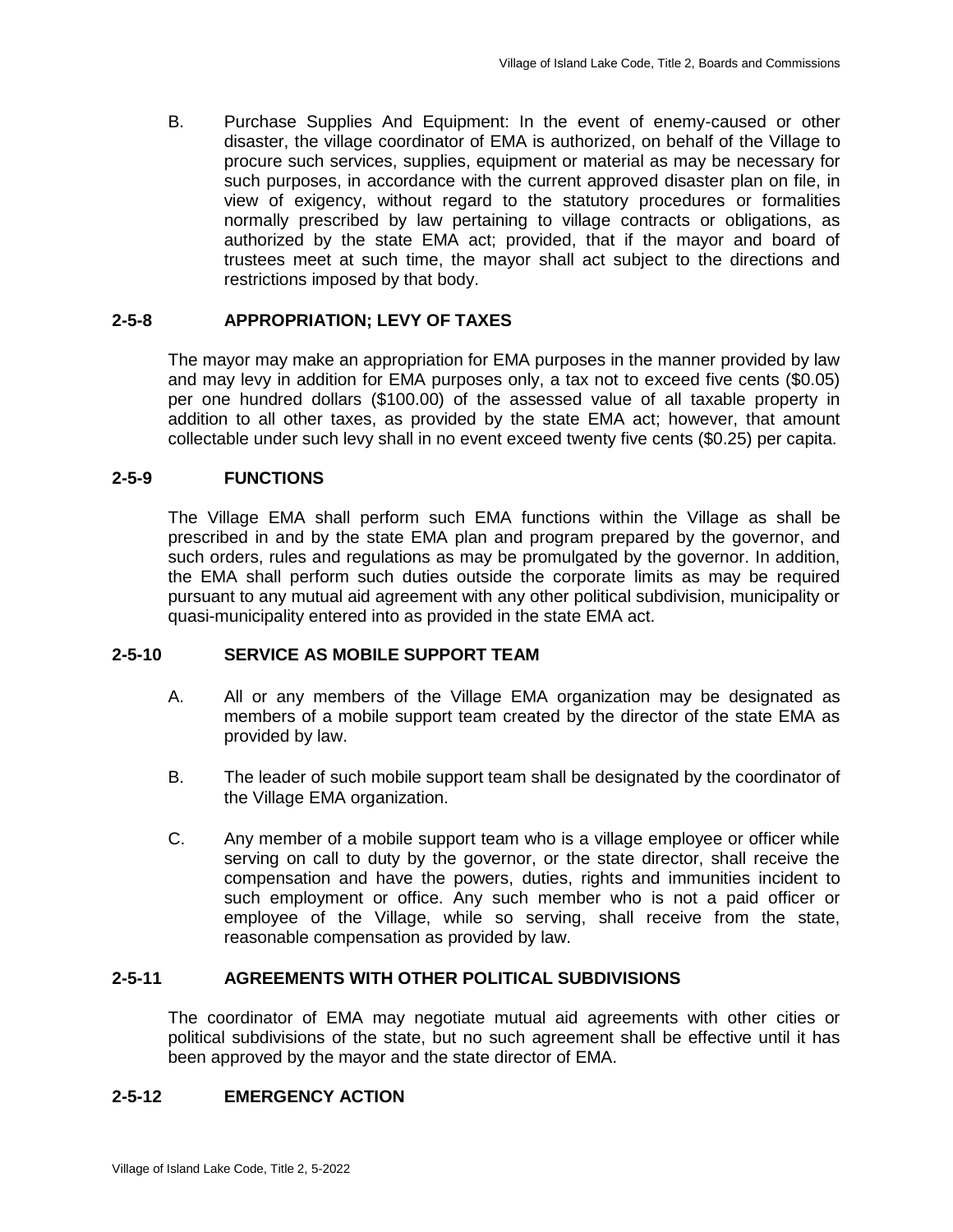If the governor proclaims that a disaster emergency exists in the event of actual enemy attack upon the United States or the occurrence within the state of a major disaster resulting from enemy sabotage or other hostile action, or from manmade or natural disaster, it shall be the duty of the Village EMA to cooperate fully with the state EMA and with the governor in the exercise of emergency powers as provided by law.

## **2-5-13 DECLARATION OF EMERGENCY**

- A. A local disaster emergency may be declared only by the mayor. It shall not be continued or renewed for a period in excess of seven (7) days, except by or with the consent of the village board. Any order or proclamation shall be given prompt and general publicity and shall be filed promptly with the village clerk.
- B. The effect of a declaration of a local disaster emergency is to activate the response and recovery aspects of any and all applicable local or interjurisdictional disaster emergency plans and to authorize the furnishing of aid and assistance thereunder.

## **2-5-14 LOCAL STATE OF EMERGENCY (Section added 4/09/2020)**

Whenever an emergency, as is defined in subsection (A) of this section exists, or imminent emergency, the village board may activate the mayor's extraordinary powers, as set forth in this section, with such limitations as the village board deems necessary.

A. Definitions: The following words, terms and phrases, when used in this section, shall have the meanings ascribed to them in this subsection, except where the context clearly indicates a different meaning:

Emergency: (1) A riot or unlawful assembly characterized by the use of actual force or violence or any threat to use force if accompanied by immediate power to execute by three or more persons acting together without authority of law; or (2) any natural disaster, epidemic, or manmade calamity, including outbreak of disease, flood, conflagration, cyclone, tornado, earthquake or explosion, or eminent threat of any of those events within the corporate limits of the village, resulting in or threatening the death or injury of persons or the destruction of property to such an extent that extraordinary measures must be taken to protect the public health, safety and welfare.

Curfew: A prohibition against any person walking, running, loitering, standing or motoring upon any alley, street, highway, public property or vacant premises within the corporate limits of the village except officials of any governmental unit and persons officially designated to duty with reference to said civil emergency.

B. Declaration: Whenever an emergency, as defined in subsection (A) of this section exists, the mayor is authorized to declare the existence of a Local State of Emergency by means of a written declaration of the mayor, under oath, setting forth the facts which constitute the emergency, describing the nature of the emergency and declaring that a Local State of Emergency exists in accordance